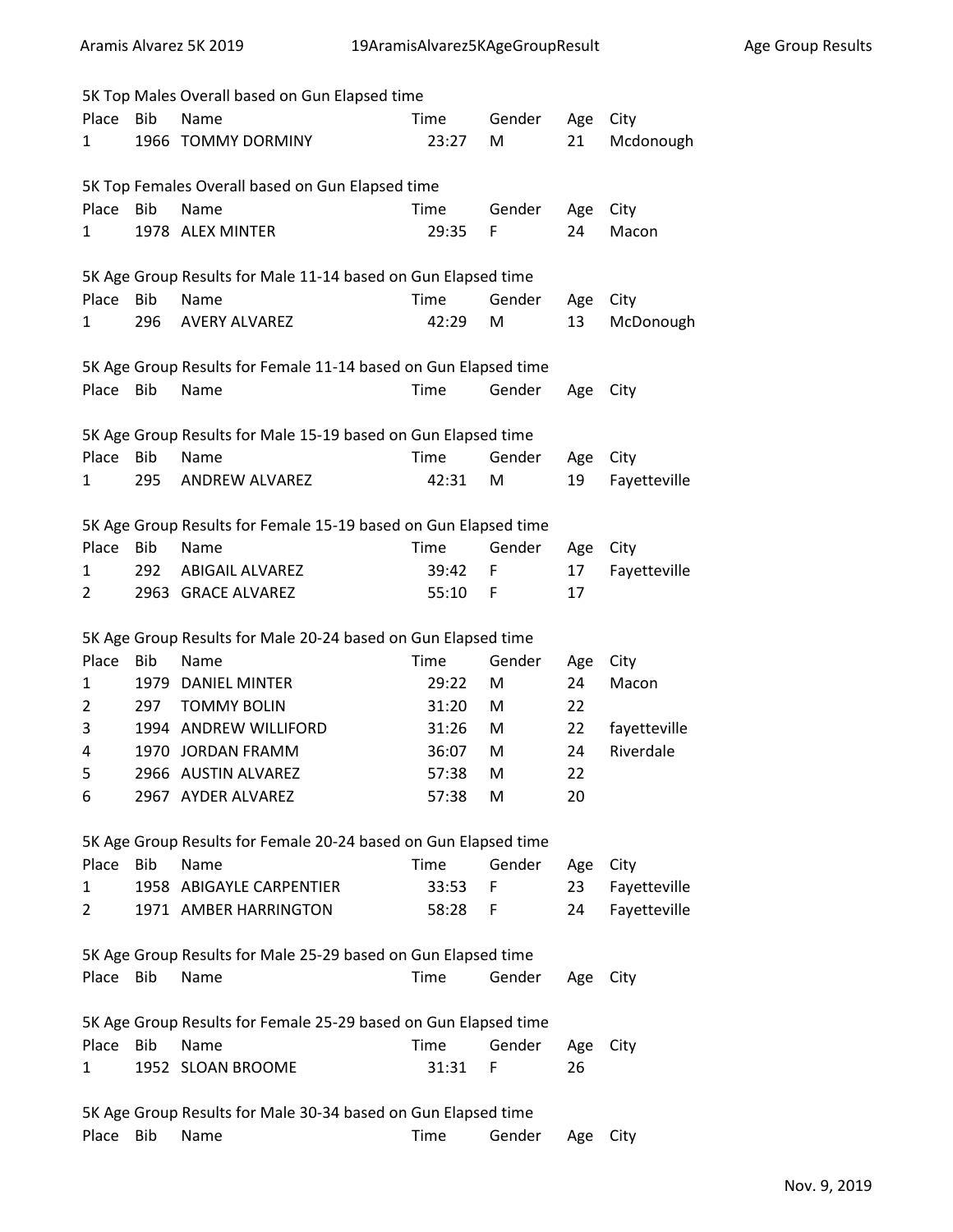| Aramis Alvarez 5K 2019 |            | 19AramisAlvarez5KAgeGroupResult                                 |      |           |        |     | Age Group Results |  |  |
|------------------------|------------|-----------------------------------------------------------------|------|-----------|--------|-----|-------------------|--|--|
| $\mathbf{1}$           |            | 1982 GARRETT PENNINGTON                                         |      | 35:03     | M      | 31  |                   |  |  |
|                        |            | 5K Age Group Results for Female 30-34 based on Gun Elapsed time |      |           |        |     |                   |  |  |
| Place                  | <b>Bib</b> | Name                                                            | Time |           | Gender | Age | City              |  |  |
| 1                      |            | 1993 KIMBERLY WEBB                                              |      | 1:00:05   | - F    | 30  | Senoia            |  |  |
|                        |            | 5K Age Group Results for Male 40-44 based on Gun Elapsed time   |      |           |        |     |                   |  |  |
| Place                  | Bib        | Name                                                            | Time |           | Gender | Age | City              |  |  |
| 1                      |            | 1975 GREGORY LEVERETTE                                          |      | 28:35     | M      | 41  | Georgia           |  |  |
| 2                      |            | 2000 ANDY TOLLEY                                                |      | 59:58     | M      | 44  |                   |  |  |
| 3                      | 293        | ALAIN ALVAREZ                                                   |      | 1:00:00   | M      | 42  | McDonough         |  |  |
|                        |            | 5K Age Group Results for Female 40-44 based on Gun Elapsed time |      |           |        |     |                   |  |  |
| Place                  | Bib        | Name                                                            | Time |           | Gender | Age | City              |  |  |
| 1                      |            | 2964 AMBER ALVAREZ                                              |      | 55:11     | F      | 42  |                   |  |  |
|                        |            | 5K Age Group Results for Male 45-49 based on Gun Elapsed time   |      |           |        |     |                   |  |  |
| Place                  | <b>Bib</b> | Name                                                            | Time |           | Gender | Age | City              |  |  |
| 1                      |            | 2965 ARLO ALVAREZ                                               |      | 55:01     | M      | 46  |                   |  |  |
|                        |            | 5K Age Group Results for Female 45-49 based on Gun Elapsed time |      |           |        |     |                   |  |  |
| Place Bib              |            | Name                                                            | Time |           | Gender | Age | City              |  |  |
| 1                      |            | 1961 LYNN CRITTENDEN                                            |      | 48:34     | F      | 49  | Fayetteville      |  |  |
|                        |            | 5K Age Group Results for Male 50-54 based on Gun Elapsed time   |      |           |        |     |                   |  |  |
| Place                  | Bib        | Name                                                            | Time |           | Gender | Age | City              |  |  |
| 1                      |            | 1963 ANDY DAUGHERTY                                             |      | 26:45     | M      | 53  | McDonough         |  |  |
| 2                      |            | 1984 MARK POINDEXTER                                            |      | 32:24     | M      | 51  | Dalton            |  |  |
| 3                      |            | 1962 MARTIN CRITTENDEN                                          |      | 49:48     | M      | 54  | Fayetteville      |  |  |
|                        |            | 5K Age Group Results for Female 50-54 based on Gun Elapsed time |      |           |        |     |                   |  |  |
| Place                  | Bib        | Name                                                            | Time |           | Gender | Age | City              |  |  |
| 1                      | 999        | <b>TESA BRASHER</b>                                             |      | 39:44     | F      | 50  | Flowery Branch    |  |  |
| 2                      |            | 1983 DINA POINDEXTER                                            |      | 41:20     | F      | 53  | Dalton            |  |  |
| 3                      |            | 1999 DEBRA FOGLER                                               |      | 46:32     | F.     | 51  |                   |  |  |
| 4                      |            | 1957 DEBORAH CARDEN                                             |      | 50:33     | F      | 54  |                   |  |  |
| 5                      |            | 1000 ANGIE BROOME                                               |      | 51:39     | F.     | 54  |                   |  |  |
| 6                      | 294        | <b>ALICIA ALVAREZ</b>                                           |      | 53:41     | F.     | 53  | Fayetteville      |  |  |
| 7                      |            | 1968 DONNA FORSYTH                                              |      | 1:00:19 F |        | 50  | fayetteville      |  |  |
|                        |            | 5K Age Group Results for Male 55-59 based on Gun Elapsed time   |      |           |        |     |                   |  |  |
| Place                  | <b>Bib</b> | Name                                                            | Time |           | Gender | Age | City              |  |  |
| 1                      |            | 1951 JOE BROOME                                                 |      | 51:40     | M      | 58  |                   |  |  |
|                        |            | 5K Age Group Results for Female 55-59 based on Gun Elapsed time |      |           |        |     |                   |  |  |
| Place Bib              |            | Name                                                            | Time |           | Gender | Age | City              |  |  |
| 1                      |            | 1967 PENNY ERBE                                                 |      | 1:00:04   | F      | 59  | Fayetteville      |  |  |